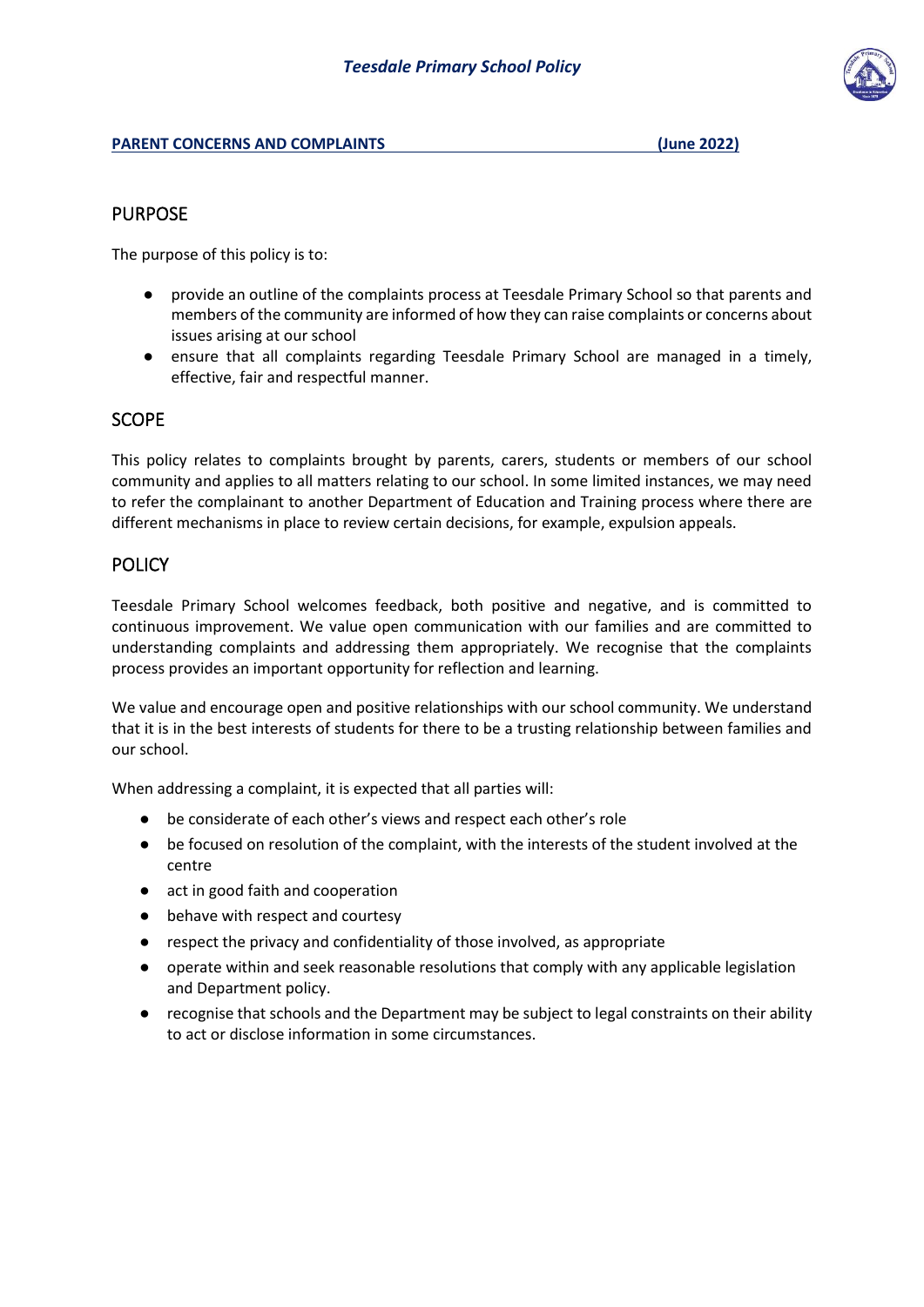

## **Preparation for raising a concern or complaint**

Teesdale Primary School encourages parents, carers or members of the community who may wish to submit a complaint to:

- carefully consider the issues you would like to discuss
- remember you may not have all the facts relating to the issues that you want to raise
- think about how the matter could be resolved
- be informed by checking the policies and guidelines set by the Department and Teesdale Primary School (see "Further Information and Resources" section below).

#### **Complaints process**

Teesdale Primary School is always happy to discuss with parents/carers and community members any concerns that they may have. Concerns in the first instance should be directed to your child's teacher. Where possible, school staff will work with you to ensure that your concerns are appropriately addressed.

Where concerns cannot be resolved in this way, parents or community members may wish to make a formal complaint to a member of the school's leadership team (Learning Specialist, Junior School Leader, Senior School Leader or Principal).

If you would like to make a formal complaint, in most cases, depending on the nature of the complaint raised, our school will first seek to understand the issues and will then convene a resolution meeting with the aim of resolving the complaint together. The following process will apply:

- **1. Complaint received:** Please either email, telephone or arrange a meeting through the front office with the a member of the school leadership team to outline your complaint so that we can fully understand what the issues are. We can discuss your complaint in a way that is convenient for you, whether in writing, in person or over the phone.
- **2. Information gathering:** Depending on the issues raised in the complaint, the leadership staff member investigating the complaint may need to gather further information to properly understand the situation. This process may also involve speaking to others to obtain details about the situation or the concerns raised.
- **3. Response:** Where possible, a resolution meeting will be arranged to discuss the complaint with the objective of reaching a resolution satisfactory to all parties. If after the resolution meeting we are unable to resolve the complaint together, we will work with you to produce a written summary of the complaint in the event you would like to take further action about it. In some circumstances, the Principal may determine that a resolution meeting would not be appropriate. In this situation, a response to the complaint will be provided in writing.
- **4. Timelines:** Teesdale Primary School will acknowledge receipt of your complaint as soon as possible (usually within two school days) and will seek to resolve complaints in a timely manner. Depending on the complexity of the complaint, Teesdale Primary School may need some time to gather enough information to fully understand the circumstances of your complaint. We will endeavour to complete any necessary information gathering and hold a resolution meeting where appropriate within 10 working days of the complaint being raised. In situations where further time is required, Teesdale Primary School will consult with you and discuss any interim solutions to the dispute that can be put in place.